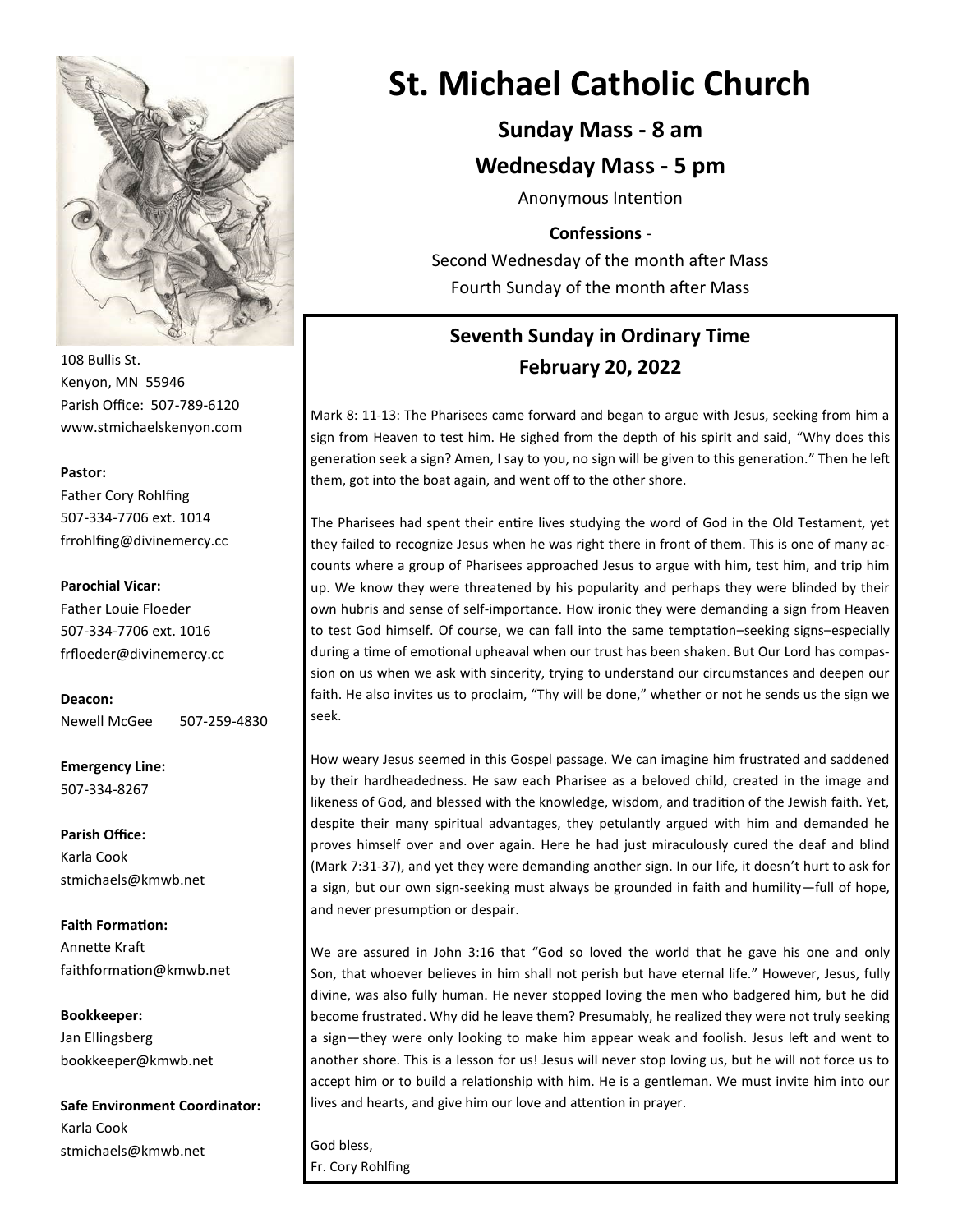Welcome to all those visiting us today. We invite everyone to continue to celebrate Mass with us at St. Michael's. Please let the parish office know if we can be of assistance to you.

#### **CONTRIBUTIONS February 13, 2022** Adult Envelopes:  $\frac{1}{2}$  1210.00

Loose Plate: \$ 59.00

**Saints of the week** February 21 - St. Peter Damian February 23 - St. Polycarp

#### **Divine Mercy Mass schedule:**

Sunday - 8 am, 10 am, 12 pm (Spanish), 5 PM Monday - 5:30 pm Tuesday - 8:30 am Wednesday - 8:30 am IC 10:30 am IC Thursday - 8:30 am Friday - 8:30 am Saturday - 8:30 am, 4 pm

#### **LITURGICAL SCHEDULE**

#### **February 27**

| Reader:  | Georgia Quamme                   |
|----------|----------------------------------|
| Ushers:  | Bruce & Laurie Chmelik           |
| Servers: | Izzy Chmelik & Serenity Overholt |

#### **March 2 - Ash Wednesday Mass 7:00 pm**

| Reader:  | Lou Breimhurst                  |
|----------|---------------------------------|
| Ushers:  | Mary Donkers & Tim Donkers      |
| Servers: | Ryan LaCanne & Greyson Overholt |

#### **March 6**

| Reader:  | Laura Chmelik             |
|----------|---------------------------|
| Ushers:  | Keith Schrader & Tim Karl |
| Servers: | Jett Smith & Mark Mund    |

February money counters:

John Smith & Marv Donkers

#### **IMPORTANT UPCOMING DATES**

February 27 - Confessions 9:00 am Mardi Gras Bingo 2:00 pm

March 2 - Ash Wednesday Mass 7:00 pm

March 4 - Stations of the Cross 6:00 am

March 6 - Stations of the Cross 9:00 am

March 9 - Stations of the Cross 5:30 pm

March 11 - Stations of the Cross 6:00 am

We pray for all our parishioners, families and friends who are in need of physical or spiritual healing, especially, Anne Haynes, Bryce Young, Don Graunke, Marian Spindler, Donna Hollund, Mike "Mac" McDonald, and Reymundo Ramirez.

We pray for those in the Armed forces, especially Sergio Jr & Angela Rodriguez, Zury Hoaglund, and Zane Hoaglund.

St. Michael the Archangel, defend us in battle, be our protection against the wickedness and snares of the devil. May God rebuke him we humbly pray; and do thou, O Prince of the Heavenly host, by the power of God, cast into hell Satan and all the evil spirits who prowl about the world seeking the ruin of souls. Amen.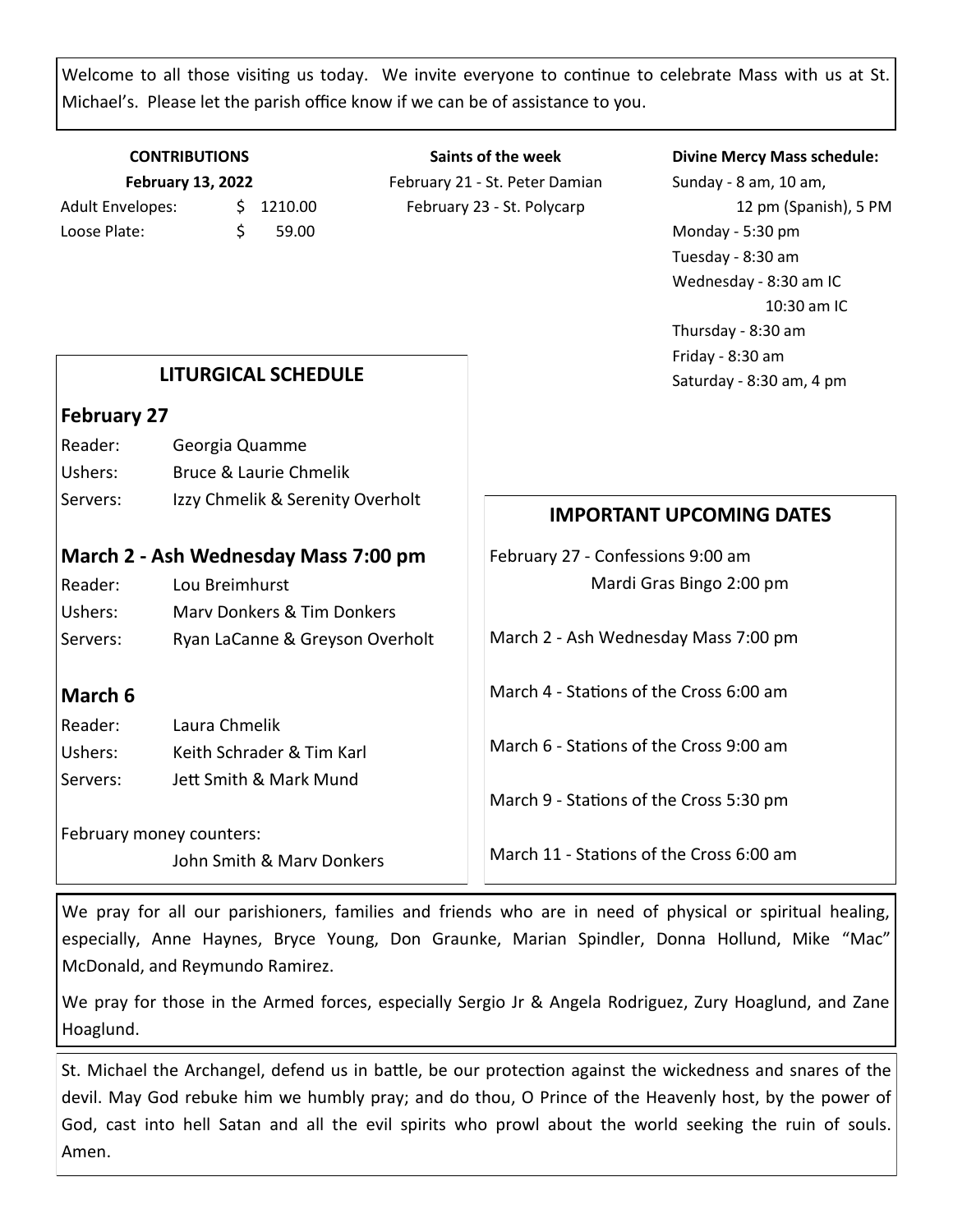

# *Mardi Gras Bingo February 27th - 2 pm*



Please join us for our annual Mardi Gras Bingo party!

Sign-up sheets are available on the bulletin board in the atrium for volunteers to help the day of the bingo party and for donations. Your support is greatly appreciated.

Please remember to make a basket for the silent auction. The baskets are an important part of the bingo party and help to make it more successful. Baskets can be brought to the office at any time. Thank you!

## **Faith Formation Director Job Opening**

St. Michael's is currently seeking a person to take over the responsibilities of the Faith Formation Director position. This position is approximately 6 hours a week but may require more certain times of the year.

Duties include: work with Faith Formation teachers, paperwork for Sacraments, curriculum development, recruit teachers, training sessions, available resource for all teachers/students, implement/plan Safe Environment, special programs/holidays throughout the year, compliance of teachers with the Essential 3, order items needed, registration, and other tasks as assigned.

For a complete job description, questions, or to apply please contact the parish office.

## **Parking Lot Campaign**

Current amount in fund: \$41,600.

We are well underway in our current project of replacing the parking lot. The parking lot has been deteriorating rapidly the past few years and has come to the point where it is now a concern and in some places a hazard. We ask that you continue to prayerfully discern if you can contribute to this campaign.



## **The last weekend of February and the first weekend of March**

**Pastors and parish representatives who have attended the majority of the consultation process sessions will gather to learn, pray, and discuss the focus areas. This feedback will help determine the Synod topics.**

Archbishop Hebda reminds us that prayer has always been integral to our Archdiocesan Synod process. He asks "Please continue to keep the Synod in your prayers and pray in particular for Synod representatives from your parish.

Please pray to the Holy Spirit

•That the Synod will help our Archdiocese discern and establish clear pastoral priorities in a way that will both promote greater unity and lead us to a more vigorous proclamation of Jesus' good news renewing our local Church.

#### **Community Events/News**

•You are invited to join the Church St. Michael's Lenten Fish Fries on Friday evenings during Lent – (March 4, 11, 18, 25, April 1 & 8) serving from 4:30 PM to 7:00 PM in the Community Room! Both baked & fried fish will be offered! Prices: adults \$12.00, children 5-12 \$6.00, and family maximum \$40.00. Take out available! Location: Church of St. Michael, 451 5th St. SW, Pine Island, MN 55963 Tel: 507-356-4280.